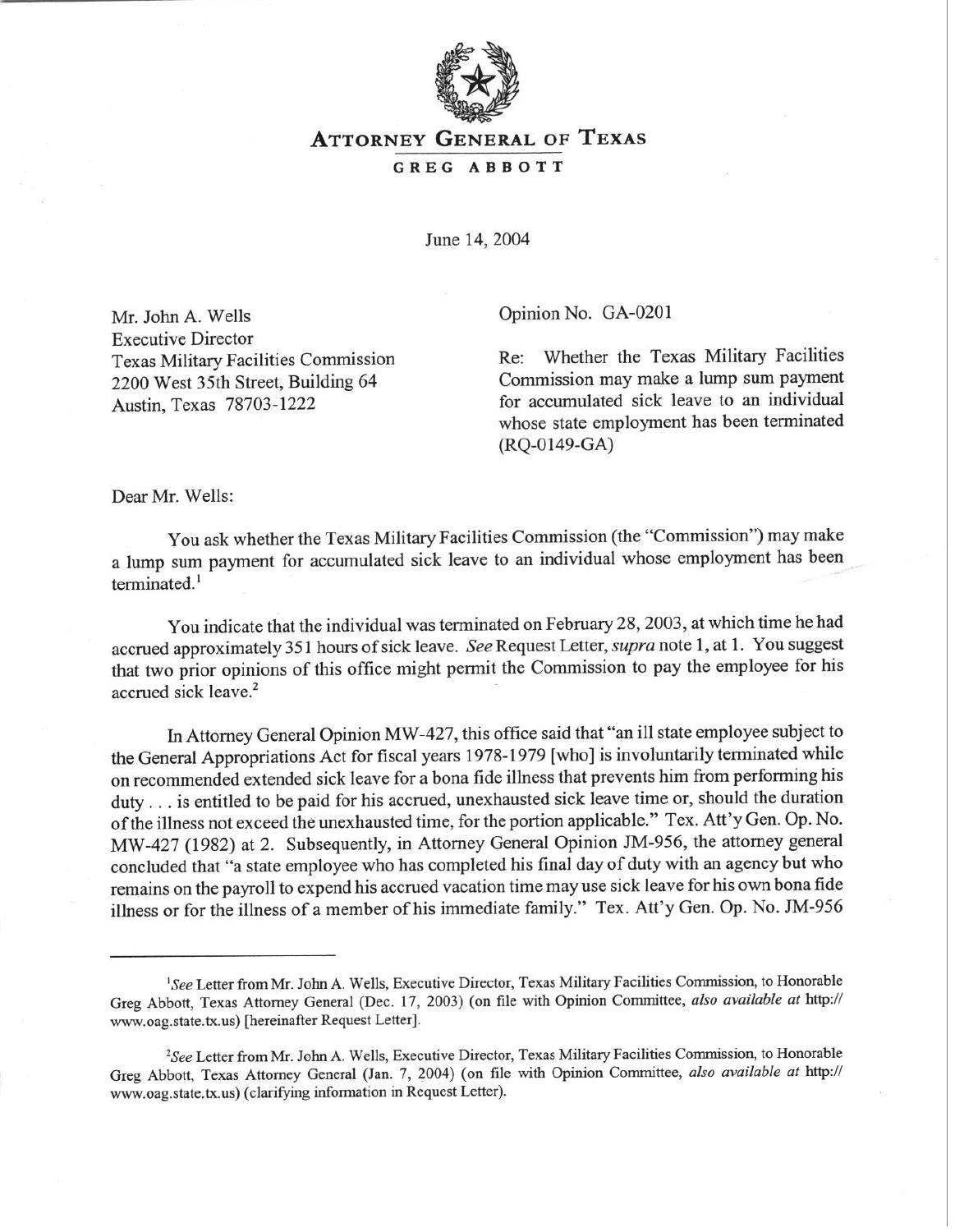(1988) at 5. These opinions, however, were issued at a time when most of the sick leave provisions applicable to state employees were included within the General Appropriations Act.<sup>3</sup> In 1993, those provisions were transferred to chapter 661 of the Government Code.4

Nothing in chapter 661 or elsewhere allows a living employee or former employee to be paid for accrued sick leave. Subchapter G of chapter 661 contains "general provisions for sick leave for state employees." TEX. GOV'T CODE ANN. §§ 661.201-.206 (Vernon Supp. 2004) (subchapter G). Section 661.202 describes general provisions and procedures relating to sick leave entitlement for state employees. See id. § 661.202. Section 661.204 permits an employee "who transfers directly from one state agency to another" to retain "the unused balance of the employee's accumulated sick leave." Id. § 661.204. Section 661.205 provides for restoration of a state employee's sick leave balance under particular circumstances. See *id.* § 661.205. Section 661.033 of subchapter B provides that "[wlhen a state employee dies, the state shall pay the employee's estate for the balance of the employee's: (1) vacation leave; and (2) sick leave." *Id.* § 661.033(a). Payment in such case is subject to limits set by the General Appropriations Act. See *id. 8* 661.033(b). In any case, payment to the estate for a deceased employee's accrued sick leave is restricted to "one-half of the state employee's accumulated sick leave or 336 hours of sick leave, whichever is less." *Id.*   $$661.033(c).$ 

By contrast, subchapter C of chapter 661 provides that any state employee who has accrued six months of continuous state employment

and who resigns, is dismissed, or otherwise separates from state employment by a state agency other than an institution of higher education is entitled to be paid for the accrued balance of the employee's vacation time as of the date of separation, if the individual is not reemployed by the state in a position under which the employee accrues vacation leave during the 30-day period immediately following the date of separation from state employment.

*Id.* § 661.062(a). Moreover, section 661.091 of subchapter D authorizes a lump sum payment for accrued vacation leave for an employee who retires. See *id. \$* 661.091(a) (Vernon 1994). In our opinion, the express statutory authorization for payment of accrued vacation leave to a state employee whose employment is terminated, together with the absence of any such authorization for payment of accrued sick leave, indicates that the legislature does not intend for a living state employee who separates from employment to be paid for his or her accrued sick leave.

<sup>&</sup>lt;sup>3</sup>See Tex. Att'y Gen. Op. Nos. JM-956 (1988) at 1-3 (citing General Appropriations Act, 70th Leg., 2d C.S., ch. 78, art. V, §§ 8a-c, 1987 Tex. Gen. Laws 253, 825-26), MW-427 (1982) at 1-2 (quoting General Appropriations Act, 65th Leg., R.S., ch. 872, art. V, § b, 1977 Tex. Gen. Laws 2699, 3146); see also Act of Apr. 30, 1969, 61st Leg., R.S., ch. 217, §§ 1-4, 1969 Tex. Gen. Laws 633, 634 (relating to payment of accumulated vacation and sick leave to estates) (amended 1991, 1993, 1999) ( current version at TEX. GOV'T CODE ANN. § 661.033 ( Vernon Supp. 2004)).

<sup>4</sup>SeeActofMay4, 1993,73dLeg.,R.S.,ch.268,§ 1,secs. 661.001-.121, 1993Tex.Gen.Laws583,711-17 ("nonsubstantive revision of statutes relating to . . . public officers and employees, and fiscal affairs").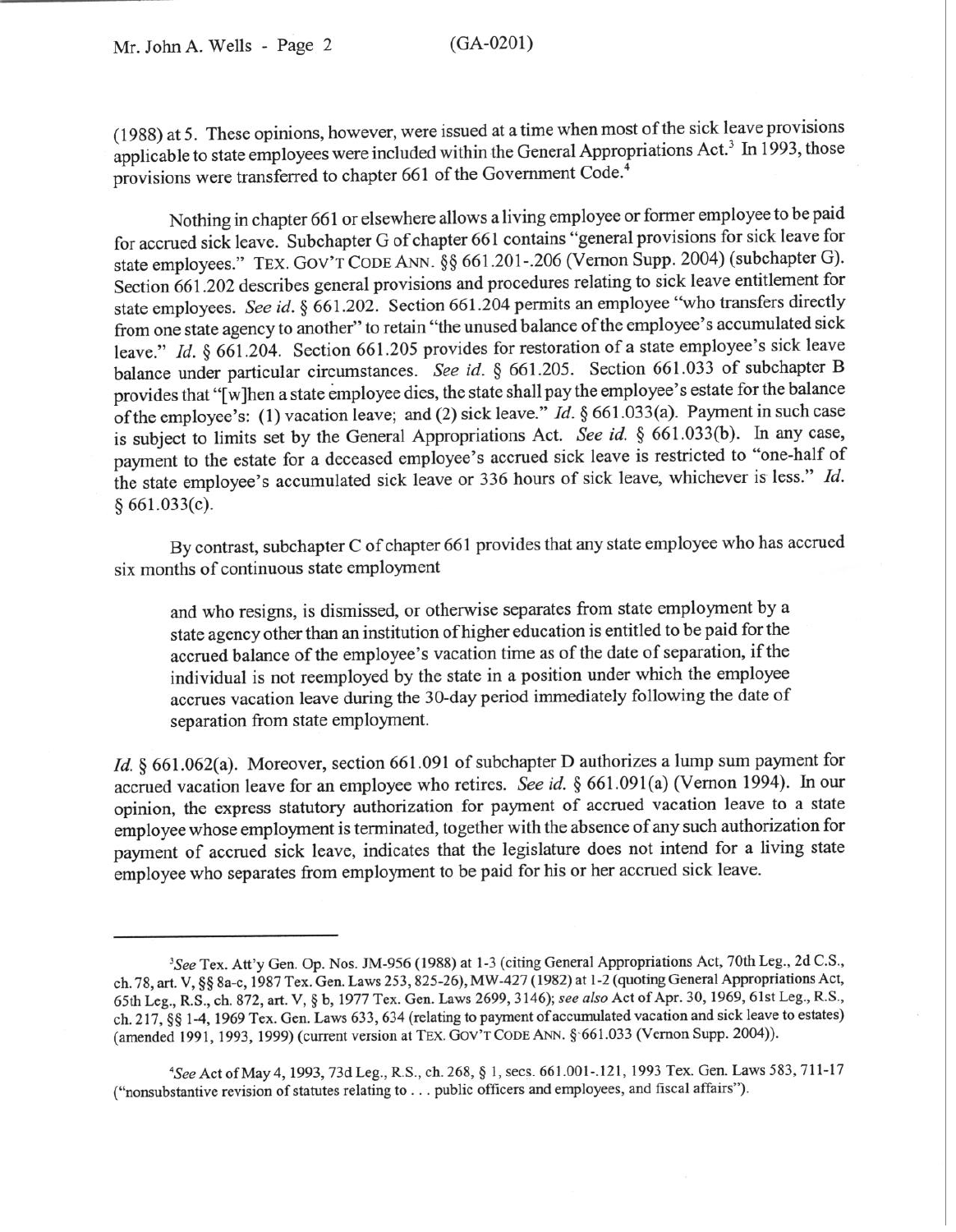In addition, section 661.151, which is included within subchapter F of chapter 161 of the Government Code, provides that "[tlhe state auditor shall provide a uniform interpretation of this subchapter and subchapters G and Z." *Id.* § 661.151(a) (Vernon Supp. 2004). A recent letter from Tony Garrant; Acting State Classification Officer in the State Auditor's Office, declares that

[a]fter reviewing the request and current law, we have determined that no authority presently exists for the Texas Military Facilities Commission to make a lump-sum payment for accumulated sick leave to an employee, whether or not he has been terminated. State law is clear that the only time that the state may pay for an employee's accumulated, but unused sick leave is by payment to the employee's estate upon his death.<sup>5</sup>

We conclude that the Texas Military Facilities Commission is not authorized to make a lump sum payment for accumulated sick leave to an individual whose state employment has been terminated.

<sup>&</sup>lt;sup>5</sup>Letter from Tony Garrant, Acting State Classification Officer, State Auditor's Office, to Honorable Greg Abbott, Texas Attorney General (Jan. 26,2004) (on file with Opinion Committee).